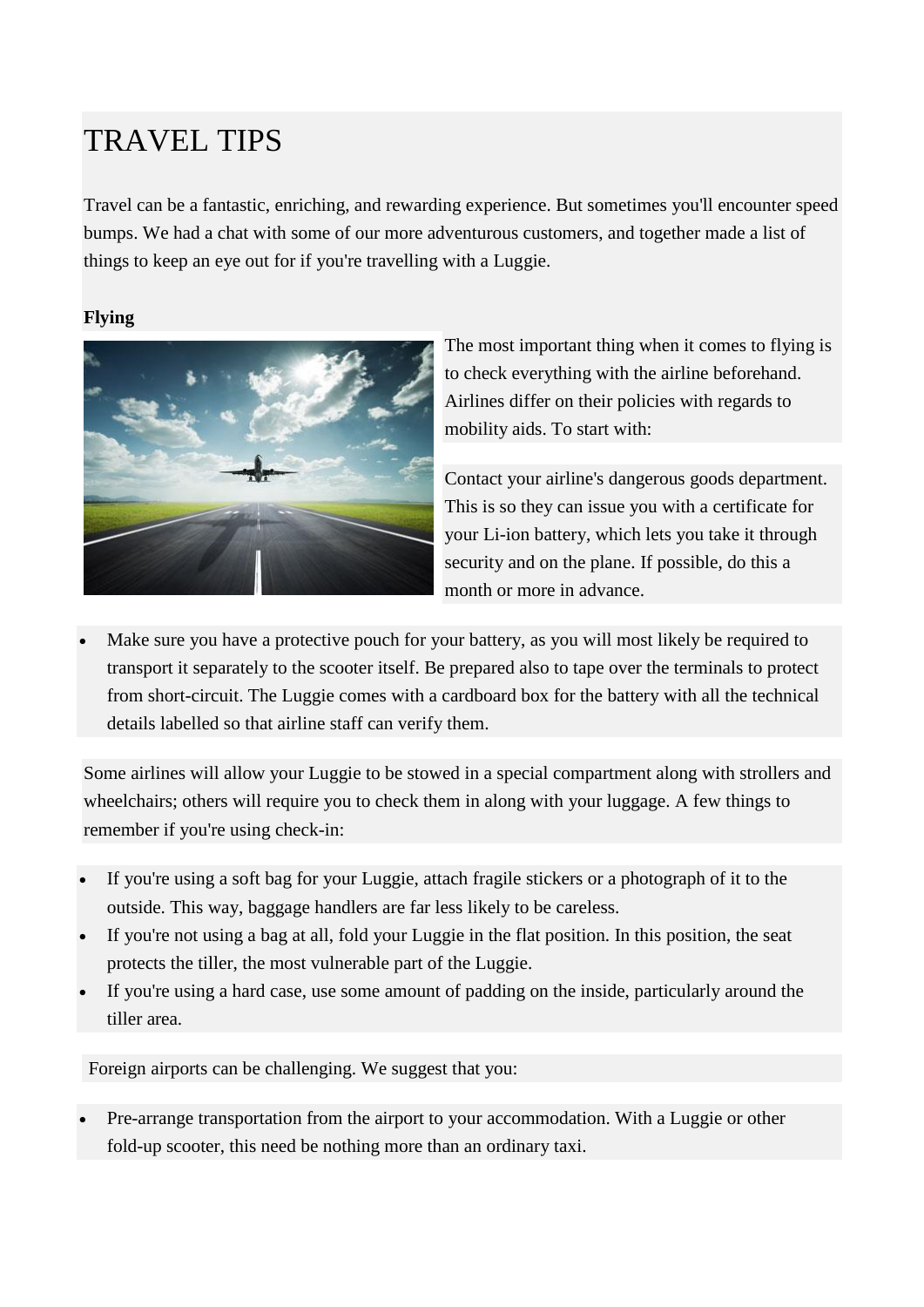Let your airline know about your situation. This way they can organize any necessary arrangements for when you arrive.

### **Cruises**



Most cruises accept mobility aids, however a small minority does not. So the first step is to call up and find out. After that, here are some specifics:

[The dimensions of the Luggie](http://www.trekkr.com.au/images/PDFs/LuggieSpecs.pdf) are important for when you have questions about accessing parts of the ship

The accessibility of beds and bathrooms. If the person you talk to is unsure, ask for pictures. This

way you can eye-ball your potential accommodation yourself.

 Not all ports are equipped with suitable docking facilities, particularly in Asia. For instance, without a multi-story passenger terminal, your cruise ship will simply lower a ramp (often narrow and steep) down to the shore. You won't be able to use your Luggie to embark or disembark. Depending on your level of mobility, it might not be possible for you to visit a particular stop-off. Check first.

## **Trains**



Train travel, whether it be from one end of Europe to the other, or a quick metro across the Seine, is perfectly possible with a Luggie. And you guessed it. Checking first with the train companies or staff at a particular train station can solve problems before they ever arise. Here are some things you should make sure to find out:

Station access – are there the necessary lifts and/or

ramps?

- Train access are the carriages levels with the platform? Is there a gap?
- For longer journeys how accessible are the dining areas, beds, and bathrooms? Again, ask for pictures if unsure.

Don't forget: It's important to find out about both your point of departure and arrival!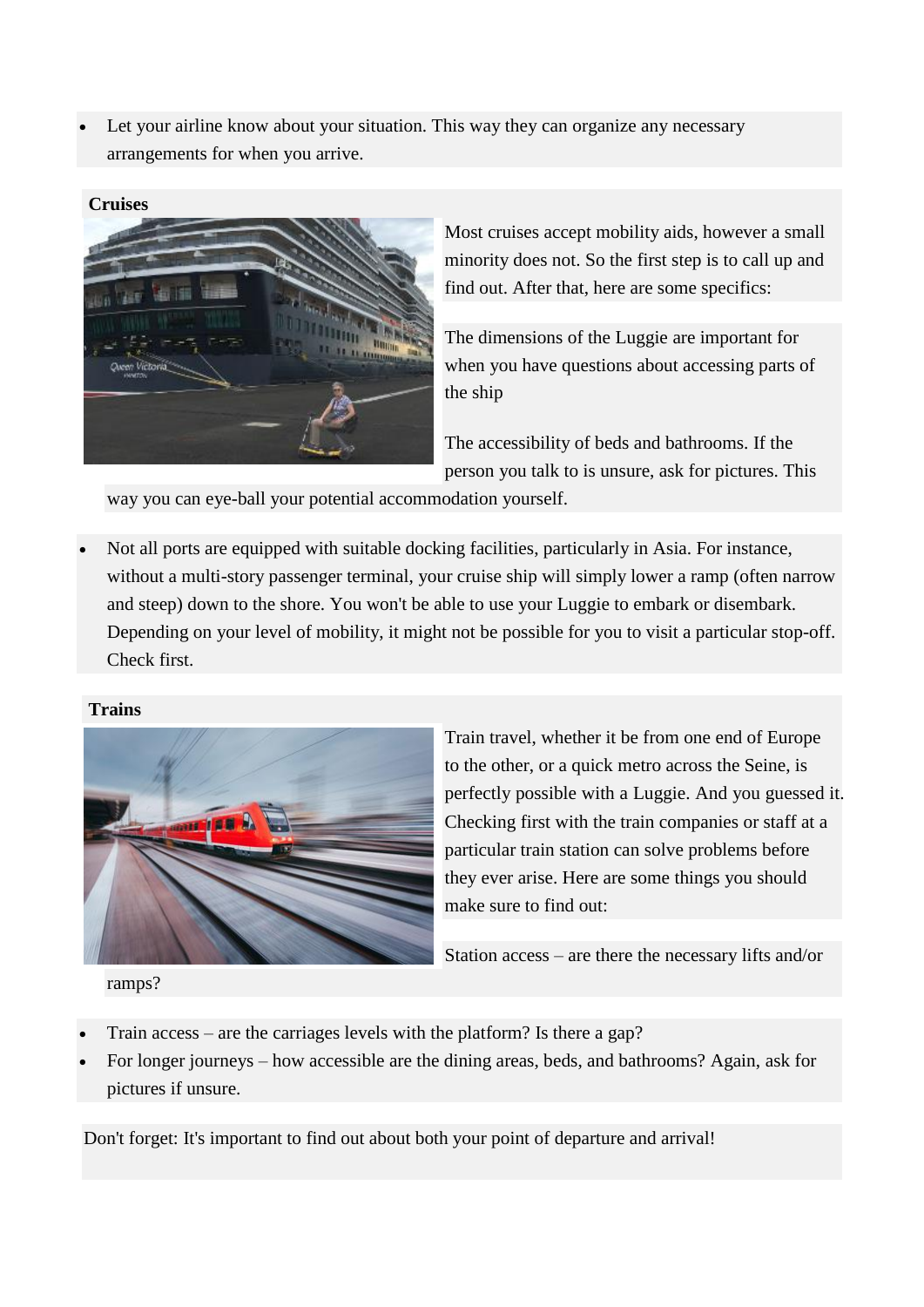#### **Accommodation**



Say it with me folks. Call up and check! Ask for pictures if unsure!

Lift access – To your room, to dining and leisure areas, etc. Ramp access – to the building itself, to outside areas such as pools, balconies, etc. Room accessibility – bed, bathroom.

Also remember: Hotels can be a great source of information. You can use them to help you find the answers to many of the other questions here. They'll be happy to help, and often very knowledgeable.

**Day trips**



Some people like to plan out every step of their holiday. Others aim for more adventure, the thrill of tackling problems on the fly. So this section is more optional than the others. It's for those who want to make sure beforehand that everything will work out exactly as planned. So here we go:

Getting around cities is now easier than ever before. If you're concerned about how your Luggie will fare on a footpath, thoroughfare, or other outdoor area, you can always use Google street view to check first.

Building accessibility can also be assessed this way – though calling up and asking about interior access to that museum you've always wanted to visit probably isn't a bad idea either.



Flagging a taxi is likely to work, depending on where you are. Some drivers will ignore you, but persistence should pay off. The safe option is to book beforehand.

Bus tours can be a great way to see a lot of things quickly, but be careful: is the bus itself accessible? Is there a luggage hold to store your Luggie? Are the stop-off